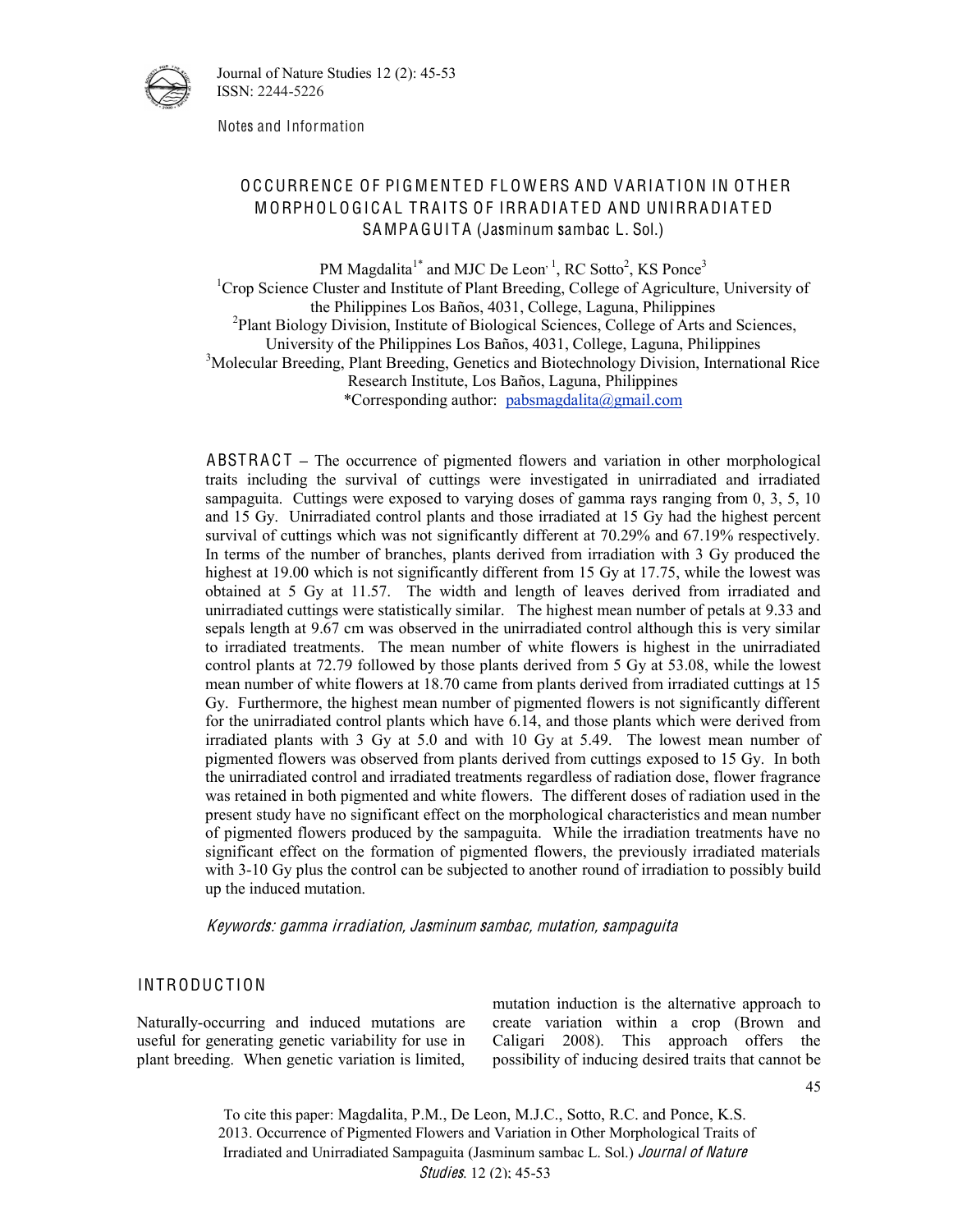found in nature or have been lost during evolution (IAEA 1977). Mutagenic agents such as ionizing radiation like gamma rays and certain chemicals can be utilized to induce mutation and generate genetic variations from which desired mutants may be selected (IAEA 1977). It has been reported that radiation was successfully used in producing variation in crop plants that lead to the development of improved varieties (Lapade et al. 1996). Based on the FAO/IAEA mutant varieties database, there are 2,252 crop varieties that were generated from mutation breeding and have been officially released as varieties, but of these releases, sampaguita has not been included.

The sampaguita (Jasminum sambac L. Sol.) belonging to the family Oleaceae. It is a viny ornamental plant cultivated for its profuse, white and fragrant flowers (Lantin-Rosario 2005). It was claimed that sampaguita is a native to Iran and its neighboring countries and was introduced in the Philippines in pre-historic times (Price 1968). It was also reported that it originated from India (Quisumbing 1977). While the sampaguita is easy to grow and has been popularly utilized for making garlands because of its natural white color symbolizing purity, and its beautiful and unique scent, other flower color/s is desired to enhance diversity. In the past, there was an attempt to develop other colored sampaguita using higher dose of gamma rays but the success was very limited (Casyao 1992).

This study re-explores the possibility of coming up with a sampaguita with other color variation using reduced doses of radiation. For instance, a change in flower color of sampaguita may become a novel trait that could raise the status of this flower and give it a new image. This can make the sampaguita more attractive to consumers which could enhance the income of sampaguita growers. Thus, the objectives of this study were to: i) assess the occurrence of pigmented and white flowers in unirradiated and irradiated sampaguita with lower doses of radiation, and, ii) examine the effect on the survival of cuttings and variation in morphological traits including: number of branches, leaf length, leaf width,

## number of petals and number of sepals.

# M A T ERIALS AND METHODS

#### Plant materials

Semi-hard wood branches were obtained from the sampaguita germplasm collection growing in pots at the Crop Science Cluster and Institute of Plant Breeding, College of Agriculture, University of the Philippines Los Baños, College, Laguna. Cuttings measuring 10 cm long were produced, so that they can fit inside the metal canisters that go into the irradiation chamber. The cuttings were bundled by tying them with a rubber band. A total of 15 bundles were prepared with 20 cuttings in each bundle.

#### Irradiation

The irradiation treatment was done at the Philippine Nuclear Research Institute (PNRI) in Diliman, Quezon City. Bundled cuttings were placed inside the metal canisters which are a part of the irradiation device. The bundled cuttings (three bundles per treatment representing three replications) were then irradiated with different doses of gamma irradiation such as: 0, 3, 5, 10 and 15 Gy from a Cobalt gamma source with a dose rate of 10.01 kr/hr. These doses of radiation used in the present study were based from the recommendations by Casyao (1992). Each treatment was replicated three times with 20 cuttings per replicate. The irradiation experiment was laid out in completely randomized design (CRD). After irradiation, the cuttings both irradiated and unirradiated were brought back to the Plant Breeding Laboratory of the Fruit and Ornamental Crop Section at the Institute of Plant Breeding, and each cutting was dipped quickly in a rooting hormone. A previously prepared sterile sandy soil was used as potting medium that were placed in well-perforated plastic trays measuring 40 cm long, 30 cm wide, 9 cm deep. Five trays representing the five treatments were used. Three subdivisions in each tray were made to represent the three replications. Each cutting was planted into the potting medium in a hole 2.0 cm deep and 0.5 cm wide. All cuttings were incubated inside the misting chamber and allowed to root for two months. The data on percent survival of cuttings was taken two months after incubation in the misting chamber.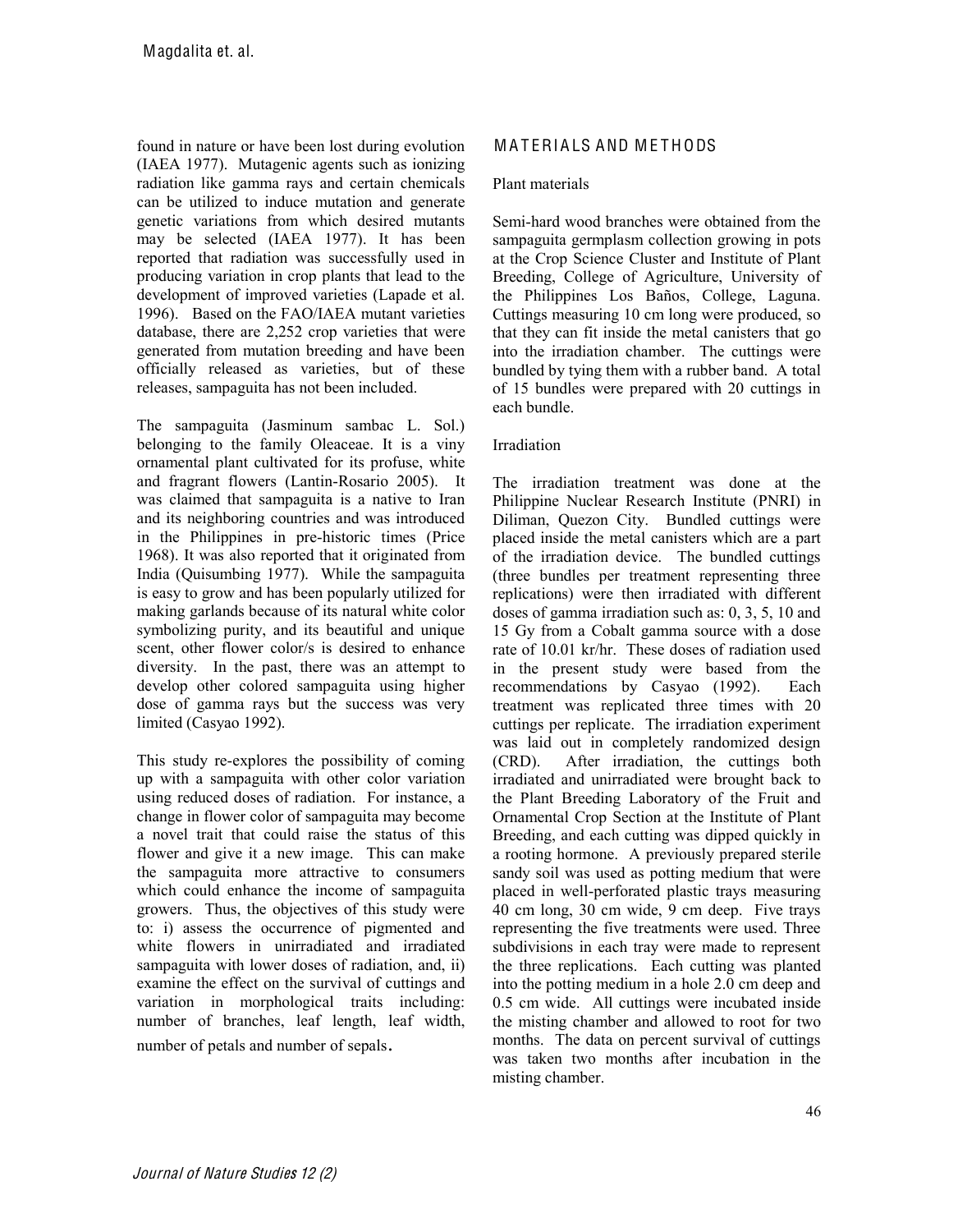#### Grow-out trial

The grow-out trial was conducted at the sampaguita breeding blocks of the Crop Science Cluster and Institute of Plant Breeding. The rooted cuttings were planted in a mixture of 1 part each of soil, sand, hog manure and slow-release fertilizer (14N:13P:13K) placed in plastic bags (5 x 8 cm). The slow release fertilizer was reapplied at a rate of 25 gm per potted plant every three months. The plants were grown inside the shade house for three months and provided with the standard cultural management practices for sampaguita. After this period, they were repottted in earthen pots containing the same growing medium mentioned above and grown for another three months. The plants were then planted in the sampaguita breeding blocks and observed for morphological characters. Data on number of branches, number of petals and sepals, leaf length and leaf width, number of white flowers and number of pigmented flowers were gathered. Leaf length was measured using a ruler from the base to the tip of five fully expanded leaves, while leaf width was measured on the widest portion of the leaf margin. The retention of fragrance in pigmented flowers was also observed. This was done by directly smelling the pigmented flowers while still attached to the plant while comparing with the white flowers.

#### Statistical analysis

The irradiation experiment was conducted in completely randomized design (CRD) with three replications in each treatment and 20 cuttings in each replicate. The mean and the standard deviation for all parameters measured were taken. All data gathered were subjected to one-way analysis of variance (ANOVA) technique (Gomez and Gomez 1984). Differences between treatment means was detected at 0.05 level of significance using least significant difference (LSD).

## RESULTS AND DISCUSSIONS

#### Survival of unirradiated and irradiated cutting

The cuttings irradiated with the different doses of gamma rays survived at different rates. The highest mean percentage survival of 70.29% of cuttings was obtained in the unirradiated control (0 Gy) followed by 15 Gy with 67.19% survival which is not significantly different from the unirradiated control (Figure 1). The percent survival of irradiated cuttings increased from 3 to 15 Gy. It is commonly believed that irradiation decreases seedling vigor but in the case of sampaguita, semi-harwood to hardwood cuttings were used, hence they could be more resistant to the lethal effects of radiation. In the present study, similar level of survival of irradiated cuttings was obtained using 5-10 Gy (0.5-1.0 Kr) which was also reported by Casyao (1992). Cuttings irradiated with 5 and 10 Gy had similar mean percent survival of 41.38% and 41.82, respectively. However, percent survival was decreased to 67.19% when cuttings were irradiated with higher dose at 15 Gy. It has been reported that radiation causes death of cells and prevention or delay in cell division (Martin and Harbison 1986).





Assessment of morphological traits in unirradiated and irradiated plants

The effect of irradiation on the plants derived from cuttings exposed to varying doses of radiation was assessed in terms of number of branches, leaf length, leaf width, number of petals,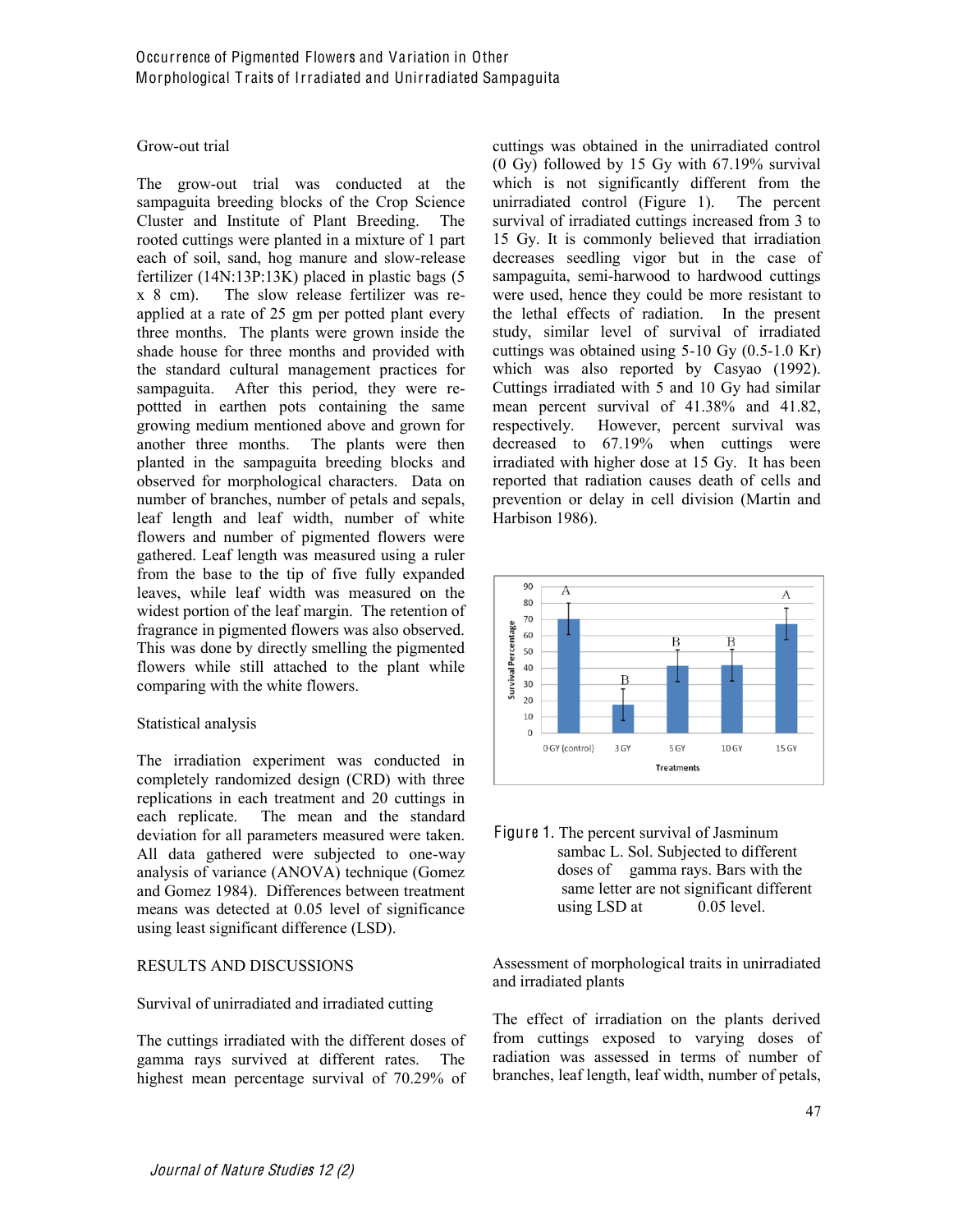number of sepals, number of white flowers and number of pigmented flowers. In terms of the number of branches, plants derived from cuttings irradiated with 3 Gy produced the highest mean number of branches of 19.00, followed by those that were derived from 15 Gy with 17.75 which are not significantly different, and these were slightly higher than the unirradiated control (Figure 2). This increase in the number of branches could be a stimulatory effect of irradiation on shoot formation which might be due to destruction of inhibitors and release of activators (Barrida and Medina 2003). A similar observation to the present result is that there is enhancement of apical dominance in irradiated crops like the 'Milagrosa' rice variety resulting to the development of greater number of tillers (Santos et al. 1980). In addition, similar result was obtained in irradiated yam where multiple tubers were formed (Lapade et al. 1996). Similarly, it has been found that a radiation dose of 0.5 Kr (5 Gy) stimulated shoot formation in sampaguita (Casyao 1992). The plants obtained from cuttings irradiated with 10 Gy produced an average of 13.50 branches. However, the lowest average mean number of branches of 11.57 was produced by plants derived from cuttings irradiated with 5 Gy. In general, the mean number of branches of plants derived from all irradiated treatments is not statistically different to the unirradiated control (0 Gy).



Figure 2. The number of branches of Jasminum sambac L. Sol. subjected to different doses of gamma rays. Bars with the same letter/s are not significantly different using LSD at 0.05 level.

The plants derived from cuttings exposed to 15 Gy had the longest leaf at 7.81 cm followed by plants derived from cuttings irradiated with 10 Gy at 7.52 cm (Figure 3). The leaf length of plants derived from cuttings irradiated with 3 Gy at 7.26 cm is similar to the unirradiated control at 7.18 cm. This result verified previous findings that irradiation either stimulated or inhibited the leaf size in sampaguita (Casyao 1992), which could be associated with increased or decreased in cell division, cell enlargement and a pulling apart of the cells. However, the shortest leaf measuring 7.03 cm was observed from plants derived from cuttings irradiated at 5 Gy. The leaf length of plants derived from cuttings irradiated with 3 Gy at 7.26 cm and 5 Gy at 7.03 is very similar to the leaf length at 7.18 cm of the unirradiated (0 Gy) plants. In general, the leaf length of plants irradiated with 3, 5, 10 and 15 Gy is similar to the unirradiated control (0 Gy) (Figure 3).

In terms of leaf width, the plants derived from cuttings irradiated with 3 Gy and 15 Gy had leaf width of both 4.86 cm and the unirradiated control (0 Gy), at 4.85 cm which are similar. This was followed by plants that came from cuttings irradiated at 10 Gy with a leaf width of 4.79 cm. The leaf width of plants that came from cuttings irradiated at 5 Gy had the narrowest leaves of 4.60 cm. (Figure 3). Nevertheless, the leaf width of plants derived from all the irradiated cuttings is



Figure 3. Leaf length and width (cm) of Jasminum sambac L. Sol. subjected to different doses of gamma rays. Bars with the same letter are not significantly different using LSD at 0.05 level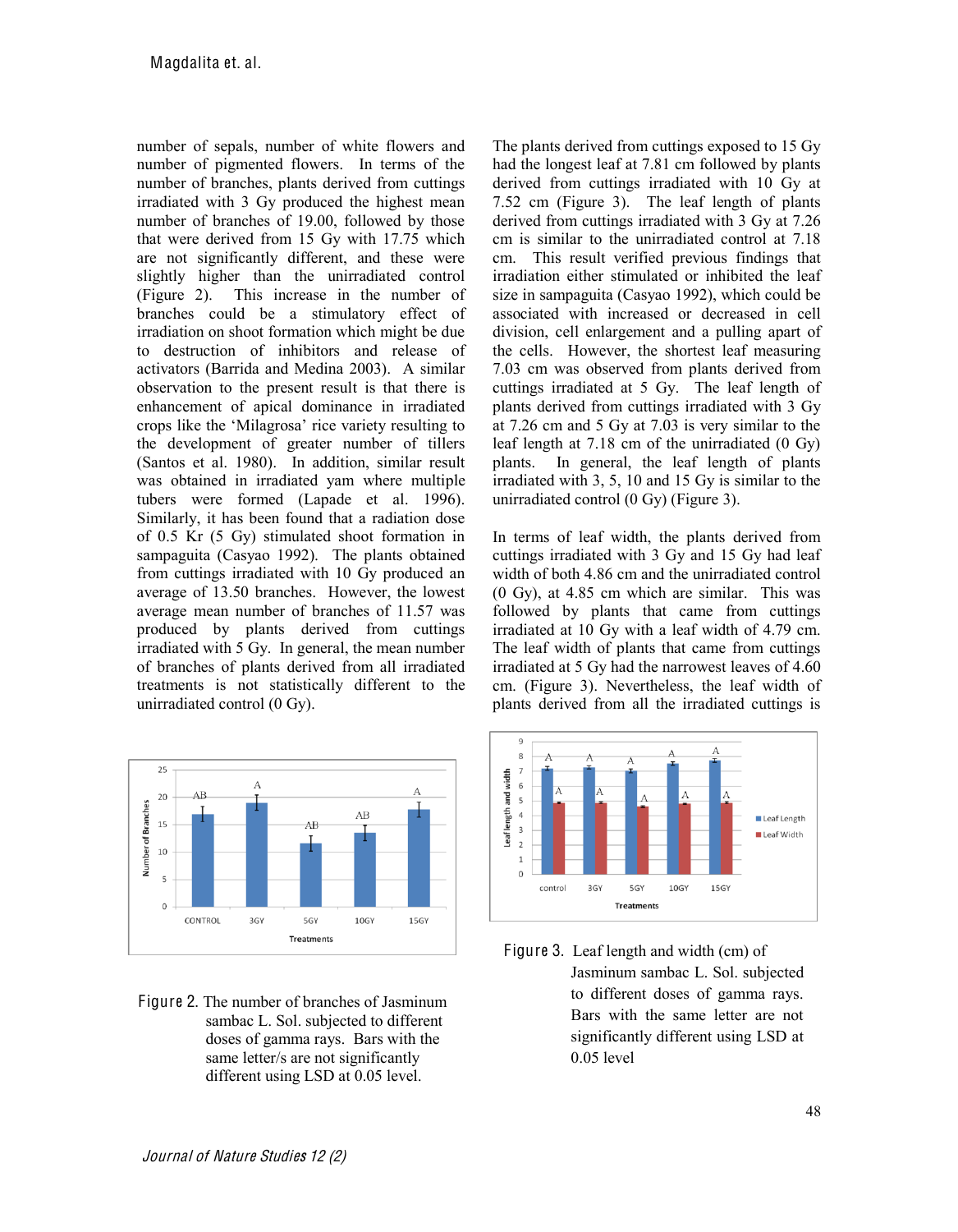similar to the unirradiated control.

The highest mean number of petals of 9.33 was observed in the plants derived from the unirradiated control (0 Gy) cuttings and those that were obtained from cuttings irradiated with 15 Gy at 9.09 petals (Figure 4). Similar observations were reported by Casyao (1992) that irradiated and unirradiated sampaguita had an average of 8 petals per blossom and that a slight increase in the number of petals of sampaguita irradiated with 10 Gy (1.0 Kr) was observed. The lowest mean number of petals was observed from plants derived from cuttings irradiated with 10 Gy at 7.82 petals. However, the mean number of petals of plants derived from cuttings irradiated with 3, 5, 10 and 15 Gy was similar to the unirradiated control (0 Gy) plants. The result in the present study and those of Casyao (1992) suggest that the dose of radiation used cannot cause changes in petal number of sampaguita.



Figure 4. The number of petals and sepals of Jasminum sambac L. Sol. subjected to different doses of gamma rays. Bars with the same letter are not significantly different using LSD at 0.05 level.

In terms of the number of sepals, the highest mean number was observed in the plants derived from the unirradiated (0 Gy) cuttings at 9.67 (Figure 4). This was followed by those plants derived from cuttings irradiated with 5 and 10 Gy, with 8.80 and 8.55 sepals, respectively. The lowest number of sepals was observed from those plants derived from cuttings irradiated with 15 Gy at 8.27. However, the mean number of sepals of all plants derived from irradiated cuttings is similar to the unirradiated control (0 Gy). This result jibed with the result of Casyao (1992) where radiation doses did not affect the number of sepals produced. The present result is also corollary to the results obtained by Scandalios (1964) who reported that the number of flower parts may have a decrease or increase in portions as frequently observed in irradiated plants. Similarly, in Philippine soybean varieties 'BPI-Sy4', 'PSB-Sy4', 'PSB-Sy5' and 'NSIC-Sy8', it was found that gamma irradiation did not significantly enhanced the number of pods that developed (Asencion et al. 2004).

The mean number of white flowers which is 72.79 is highest in the unirradiated (0 Gy) control plants followed by those plants derived from cuttings irradiated with 5 Gy at 53.08 (Figure 5). This was followed by plants derived from cuttings irradiated at 3 Gy with 37.00 and 10 Gy with 36.30 white flowers. The lowest mean number of 18.70 of white flowers came from plants derived from cuttings irradiated with 15 Gy. The result suggests that the irradiated materials produced less number of white flowers compared to the unirradiated control, suggesting that radiation could be inhibitory to white flower formation. However, in general, the number of white flowers of plants derived from the irradiated cuttings and the unirradiated control (0 Gy) are variable. Furthermore, there is no difference in the degree of whiteness of flowers in both the unirradiated control (0 Gy) and among the irradiated plants using the different treatments.

Furthermore, the mean number of pigmented flowers of plants derived from the unirradiated cuttings is 6.14. This is not significantly different to the number of pigmented flowers of the irradiated materials at 10 Gy with 5.49, and those materials that were irradiated at 3 Gy with 5.10 including those that were irradiated at 5 Gy with 4.78 pigmented flowers (Figure 5). An intense pigmentation and almost uniform coloration was observed in the fully opened, partially opened and in the unopened flower buds for both unirradiated control (0 Gy; Figure 6 B) and irradiated treatments (Figure 6 C, D, E  $\&$  F).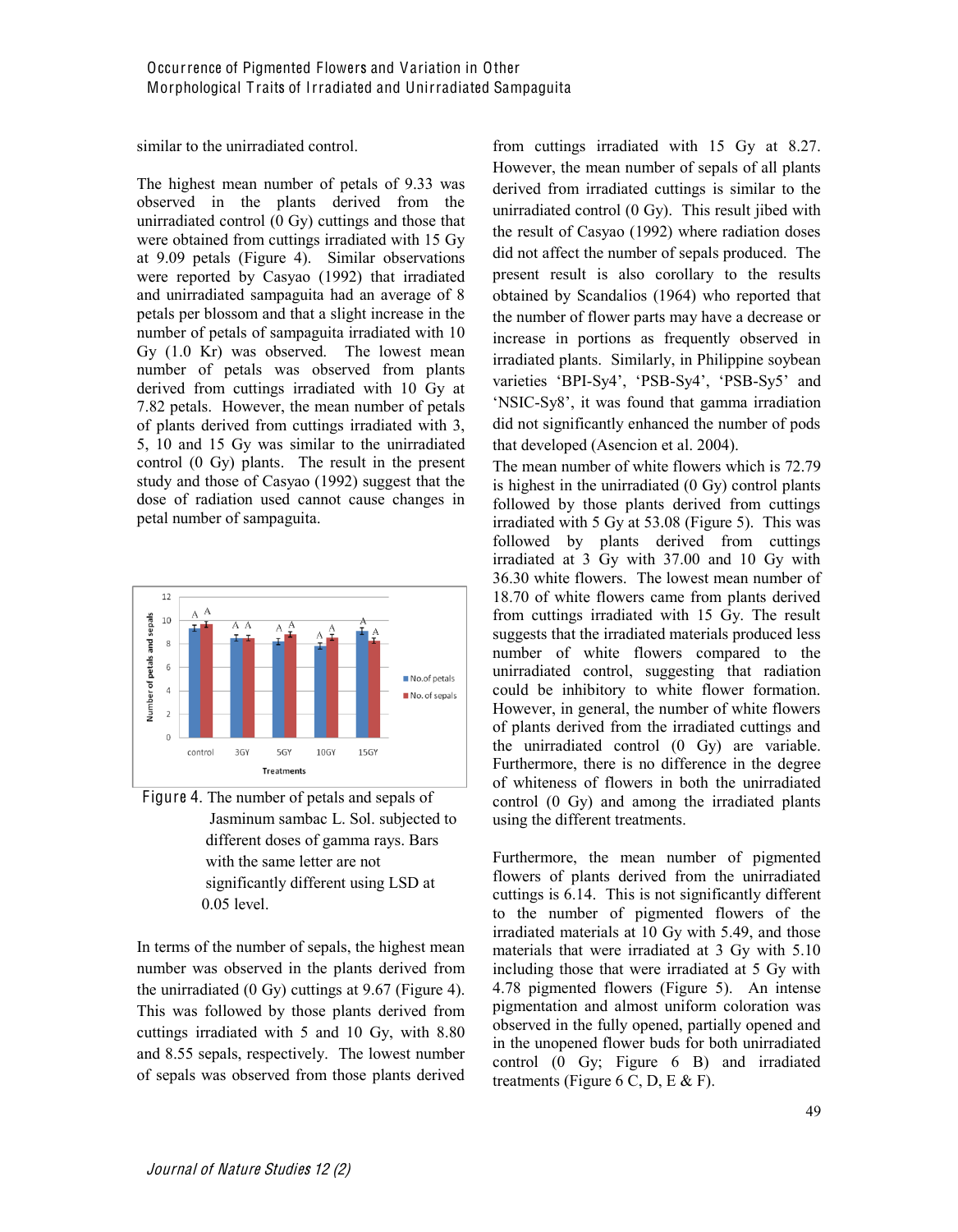



The occurrence of pigmented flowers in the unirradiated sampaguita is possible since sampaguita is considered a putative mutant by itself and the occurrence of colored flowers could be due to the effect of a spontaneous mutation. This mutation is controlled by a recessive gene that undergoes reverse mutation (Muthuswamy and Shanmugavelu 1989). Similarly, the sudden occurrence of color variations in crotons commonly known as "San Francisco" is due to the natural propensity of the plant to produce sports mutants or continuous mutation occurring within the plant (Vergara 2007, Brown 1995).

A tinge of pigmentation was also present on the tip of the petals (Figure 6 C), underside of the petals (Figure  $6 \text{ } C \& D$ ) and in the unopened flower bud (Figure 6 E). The lowest mean number of pigmented flowers was observed from plants derived from cuttings exposed to 15 Gy with 2.63 pigmented flowers. The pigmented and the white flowers of plants derived from irradiated cuttings had scent similar to the unirradiated (0 Gy) control, suggesting that irradiation has no effect on the scent of sampaguita. This result suggests that the irradiated and the unirradiated plants both produce pigmented flowers at variable numbers. In an earlier study, the same finding was reported by Casyao (1992). While, irradiation in the present study has no significant effect on changes in morphological traits, the variability observed in the number of pigmented flowers in the unirradiated and irradiated materials could be both exploited to select for materials that produces high numbers of flowers with purple pigmentation. The selected materials could be subjected again to a second round of irradiation to possibly build-up mutations that could increase the formation of pigmented flowers. While a definite dose of radiation had no significant effect on occurrence of pigmented flowers in this study, a second round of irradiation using higher dose of irradiation up to 10 Gy of the previously irradiated



materials could be done to further enhance the mutation. In addition, chemical mutagens like sodium azide (NAM<sub>3</sub>) and ethyl methane sulphonate (EMS) (Medina et al. nd) can be recommended to be used to induce mutation

Figure 6. White and pigmentedflowers of Jasminum sambac Sol. produced when cuttings were subjected to different doses of rays: 0 Gy (A-white flowers & B-pigmented flowers), 3Gy (C), 5Gy (D), 10Gy (E), and 15Gy (F).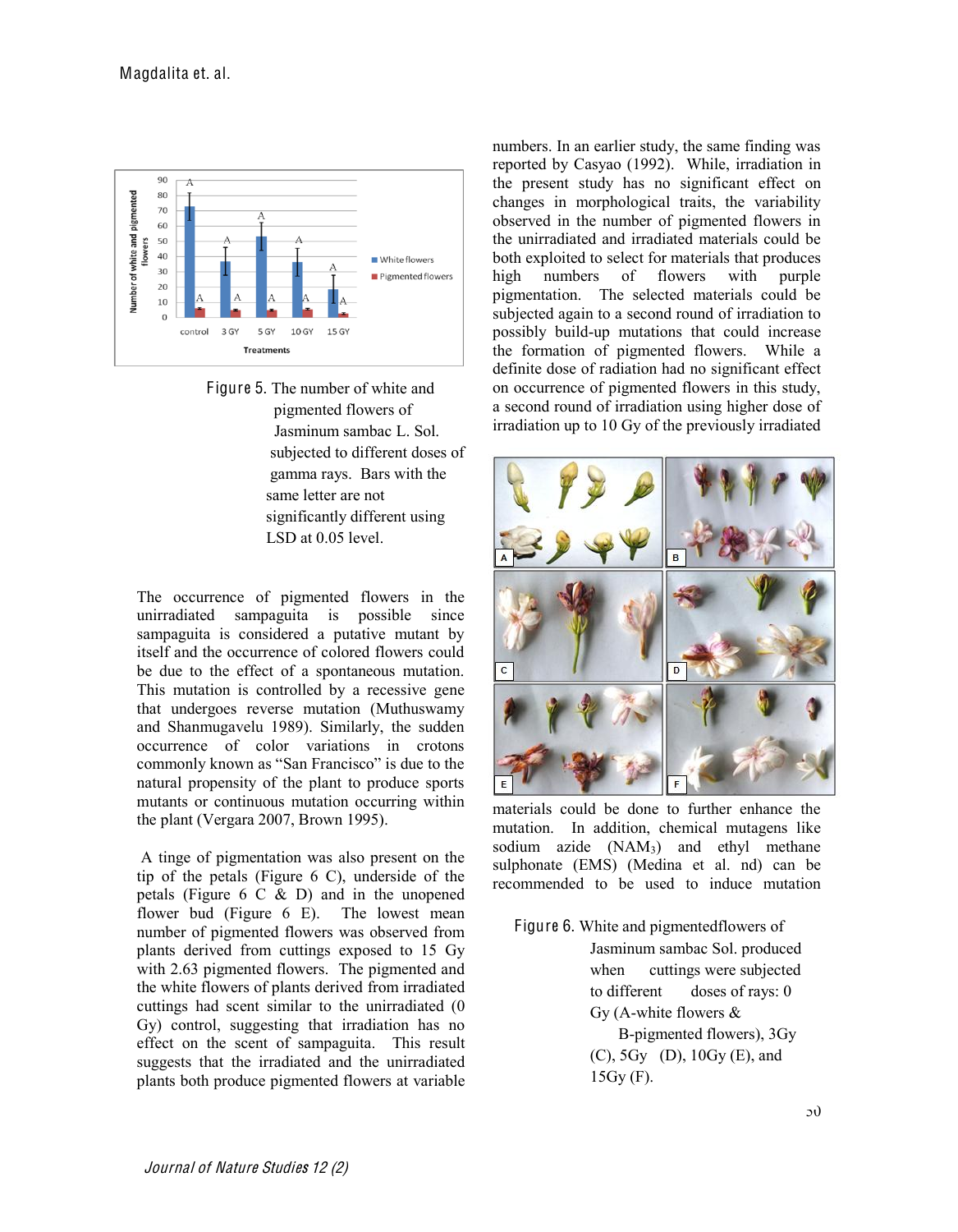instead of radiation. Alternatively, sampaguita strains that naturally produce pigmented flowers need to be identified and isolated and also be subjected to irradiation.

Pigmented sampaguita genotypes could be the best starting material for irradiation to produce other flower colors in sampaguita like what has been observed in rooted cuttings of the pinkflowered chrysanthemum (Broertjes 1966). Alternatively, sampaguita genotypes that naturally produce high numbers of pigmented flowers should be selected and identified as natural variant/s.

## C ONC LUSION AND RE C O M M ENDA T IONS

The study was conducted to assess the occurrence of pigmented flowers in unirradiated and irradiated sampaguita cuttings using lower dose of gamma irradiation and, to examine the effects on survival of sampaguita cuttings and variation on the morphological traits of the plants. Five treatments such as 0, 3, 5, 10 and 15 Gy were replicated three times and there were 20 sample cuttings for each replication. Survival of cuttings was assessed two months after incubation of the cuttings in a misting chamber. Percent survival (70.29%) was highest in the unirradiated (0 Gy) cuttings and lowest (17.45%) in the irradiated (3 Gy) cuttings, but not significantly different. Cuttings irradiated with 3 Gy had the highest average number (19) of branches while cuttings irradiated with 5 Gy had the lowest (11.57) but not significantly different. Irradiated cuttings with 15 Gy had the longest (7.74 cm) and widest leaf (4.86 cm) but these are not significantly different with the other treatments. The unirradiated (0 Gy) cuttings produced the highest mean number of petals (9.33) and sepals (9.67) but not significantly different with the rest of the treatments. The unirradiated (0 Gy) cuttings produced the highest mean number (72.79) of white flowers. Furthermore, the unirradiated cuttings produced the highest mean number of pigmented flowers (6.14), but not significantly different with the rest of the treatrments. Pigmented flowers produced by both unirradiated and irradiated cuttings regardless of radiation dose, still retained the typical sampaguita fragrance. On the overall, the irradiated

sampaguita regardless of dose had morphological features and number of pigmented flowers not significantly different to the unirradiated cuttings. While irradiation has no significant effect on morphological traits, the existing natural variability with respect to the number of pigmented flowers in the unirradiated cuttings could be exploited to select strains that produce more number of pigmented flowers. Alternatively, the irradiated materials producing pigmented flowers could be re-irradiated using 3 to 10 Gy to enhance mutation frequencies that could lead to increased pigmentation of flowers.

# A C K NO W L EDG E M ENTS

The Ornamental Crops Breeding Project wherein the sampaguita study is included is supported by the Crop Science Cluster (CSC) and Institute of Plant Breeding (IPB), (UPLB) College of Agriculture (CA), University of the Philippines Los Baños (UPLB). Mr. Fernando B. Aurigue of the Agricultural Research Section, Atomic Research Division, Philippine Nuclear Research Institute (PNRI), Diliman, Quezon City is acknowledged for his technical advice in designing the irradiation treatments. The authors would like to thank Ms. Maria Fe H. Cayaban, Mr. Marcelino T. Gregorio, Mr. Jessie V. Silverio and Mr. Bill Anderson for the various forms of help rendered to this study.

# STATEMENT OF AUTHORSHIP

Pablito M. Magdalita is the lead author of this article, he conducted the literature search, formulated recommendations, provided the first draft and did the final revision. Ma. Jenina C. De Leon as co-author help write the first draft, provided the tables and figures, edit and revised the paper. Dr. Rachel Sotto conducted the identification of the varieties and helped in writing the first draft. Ms. Kimberly Ponce helped in gathering the data and provided the figures.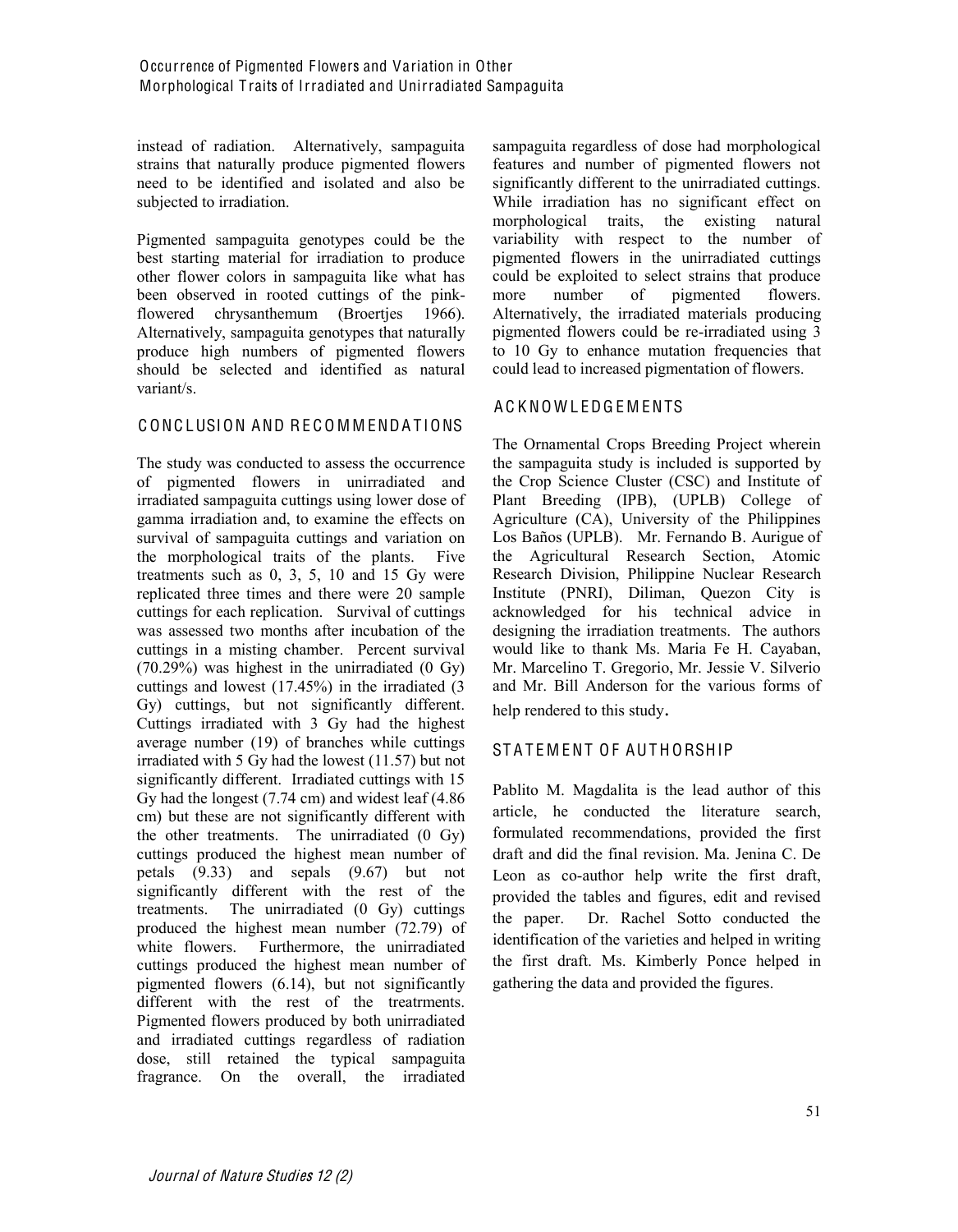# **REFERENCES**

- Asencion A.B., Lapade A.G., Grafia A.O., Barrida A.C., Veluz A.M., Marbella L.J. (2004). Induced mutation for the improvement of soybean (Glycine max L.). Philippine Nuclear Journal 14:12- 25.
- Barrida A.C. and Medina F.I.S. (2003). Evaluation of the effects of gamma radiation on soybean (Glycine max L.). Araneta Research Journal 40:1-7.
- Broertjes C. (1966). Mutation breeding of chrysanthemum. Euphytica 15:156-162.
- Brown B.F.B. (1995). A Codiaeum Encyclopedia Crotons of the World. Valkaria Tropical Garden, Florida, USA. 136 pp.
- Brown J. and Caligari P.D.S. (2008). An Introduction to Plant Breeding. Blackwell Publishing Ltd. Oxford, UK. pp. 157-158.
- Casyao A.J.M. (1992). Some effects of gamma radiation on sampaguita (Jasminum sambac L. Sol.) at the first mutagenic (M1) generation. Unpublished Ph D Dissertation, Gregorio Araneta University Foundation, Victoria Park, Malabon, Metro Manila.
- Gomez K.A. and Gomez A.A. (1984). Statistical Procedures for Agricultural Research. 2nd ed., John Wiley and Sons, New York, USA. 680 pp.
- IAEA (International Atomic Energy Agency). (1977). Chemical mutagens. In: Manual on mutation breeding Tech. Report Series No. 110. 2<sup>nd</sup> ed. FAO/IAEA Div. of Atomic Energy in Food and Agriculture. p. 51.
- Martin A. and Harbison S.A. (1986). An Introduction to Radiation Protection. 3rd ed., Chapman and Hall, New York, USA. 247 pp.
- Medina F.I.S., Amano E. & Tano S. nd. Mutation Breeding Manual. Japan Atomic Industrial Forum Inc., Tokyo, Japan. 178 pp.
- Lantin-Rosario T. (2005). Fragrant Ornamental Plants in the Philippines. The University of the Philippines Press, Diliman, Quezon City. 86 pp.
- Lapade AG, Asencion AB, Santos IS, Grafia AO, Veluz AMS, Barrida AC, Marbella LJ. 1996. Crop improvement through induced mutation breeding at the Philippine Nuclear Research Institute. Proc. of the Second Philippine Nuclear Congress, December 10-12, 1996.
- Muthuswamy M.G. and Shanmugavelu K.G. (1989). Jasmine cultivation in South India Tamil Nadu Agricultural University Coimbature (reprints). Regional Res. Lab., Jammu-Tawi, pp. 500-536.
- Price M.G. (1968). Not a Philippine native. Philipp. Farms and Gardens 5(10):34- 35.
- Santos I.S., Asencion A.B., Brewbaker L.W.V., Villegas C.T. (1980). Improvement of aromatic Milagrosa rice variety through mutation breeding. Philippine Nuclear Journal 5:360-364.
- Scandalios J.G. (1964). Some effect of X-rays on root primordial in the poplar. Radiation Bot. 4:355-359.
- Vergara B.S. (2007). San Francisco Ornamental Plants in the Philippines. Island Pub. House Inc., Manila, Philippines. 48 pp.
- Quisumbing E. (1977). Medicinal Plants of the Philippines. Katha Pub. Co., Quezon City, Philippines. 775 pp.